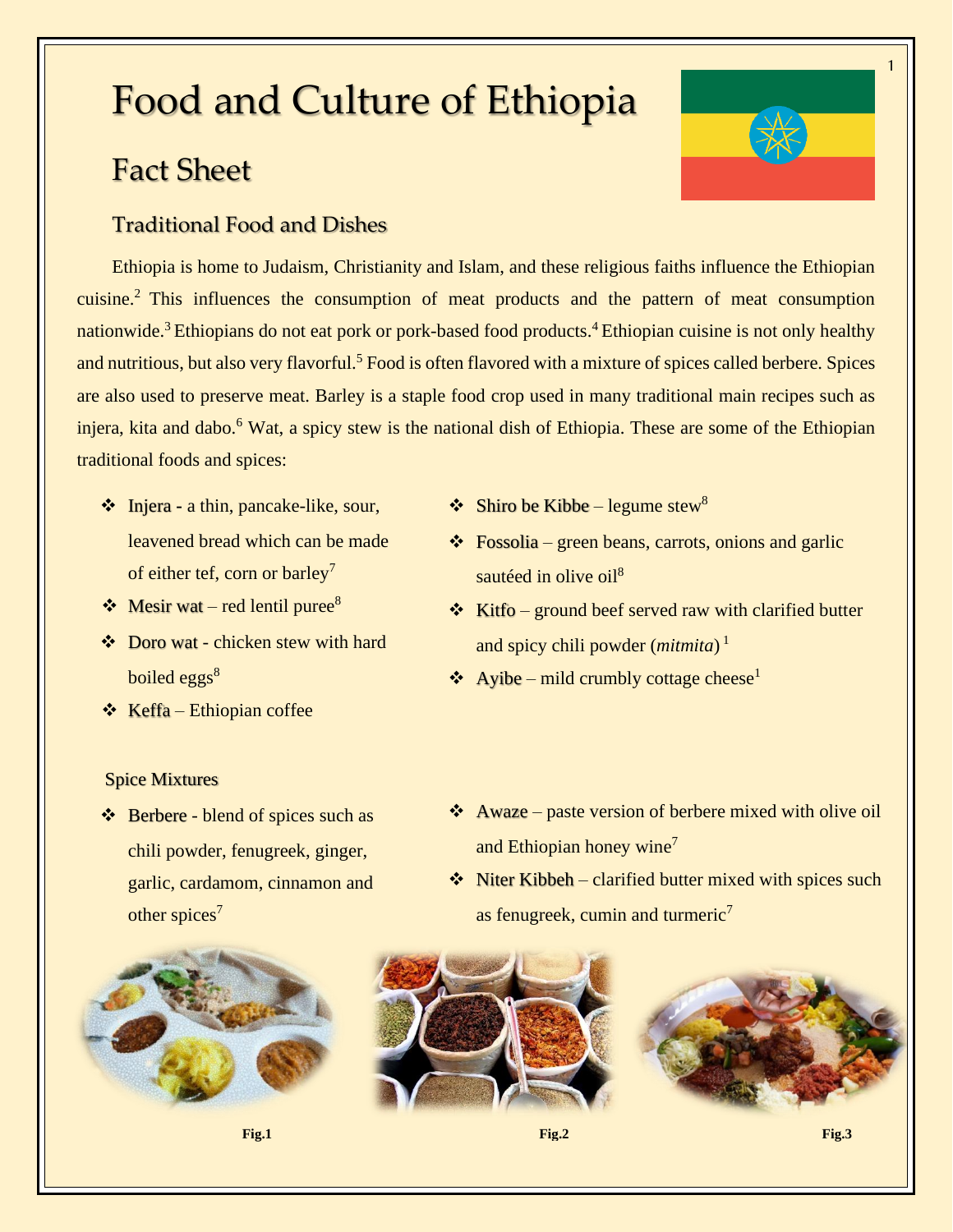#### Traditional Eating Practices

It is common to eat the same food for breakfast (kuris), lunch (mesa) and dinner (erat).<sup>9</sup> Breakfast (kuris) consists of fir fir which is made of shredded injera or kitcha, stir-fried with spices.<sup>9</sup> Another popular breakfast dish is fatira, a large pancake served with an egg and honey.<sup>9</sup> Genfo is a type of porridge served for breakfast with niter kibbeh.<sup>9</sup>

- $\triangle$  Before a meal, hands are washed over a basin with water<sup>8</sup>
- ❖ Food is shared from a large communal platter called gebetta, and eaten by hand, and only the right hand is used to eat $8$
- $\cdot \cdot$  The oldest person or an esteemed guest is the first to take food from the communal plate<sup>8</sup>
- ❖ Guests are often served tasty snacks by another guest, a tradition called *gursa*<sup>8</sup>
- A meal ends with a hand washing ritual and coffee is served<sup>8</sup>

#### Religious and holiday celebrations

Vegetarian meals are served during Lent and on fasting days where Orthodox Christians eat dishes made from beans, lentils and chick peas called mitin shiro, a mixture of beans and berbere, as well as a vegetable stew called aterkek alecha.<sup>8</sup> Oilseed sauce served with injera is common during fasting periods.<sup>6</sup> Beverages made of flax, safflower or fenugreek seeds are usually served during this time.<sup>6</sup>

#### Traditional Health Beliefs

Like other cultures, Ethiopians have beliefs and attitudes related to food. For example, porridge is believed to give extra strength after childbirth and during sickness.<sup>4,6</sup> It is also believed that genfo and kinche, both breakfast porridges heal broken bones and damaged body organs because of the smooth consistency and easy to digest.<sup>6</sup>

#### Current food practices of Ethiopian culture, at home and in the United States

Washington D.C has the largest population of Ethiopians in the United States.<sup>10</sup> Ethiopian-Americans continue to hold on to their heritage which is passed onto their children at ethnic gatherings and through festival celebrations.<sup>11</sup> Home cooked meals include traditional dishes as well as the American cuisine.<sup>11</sup>